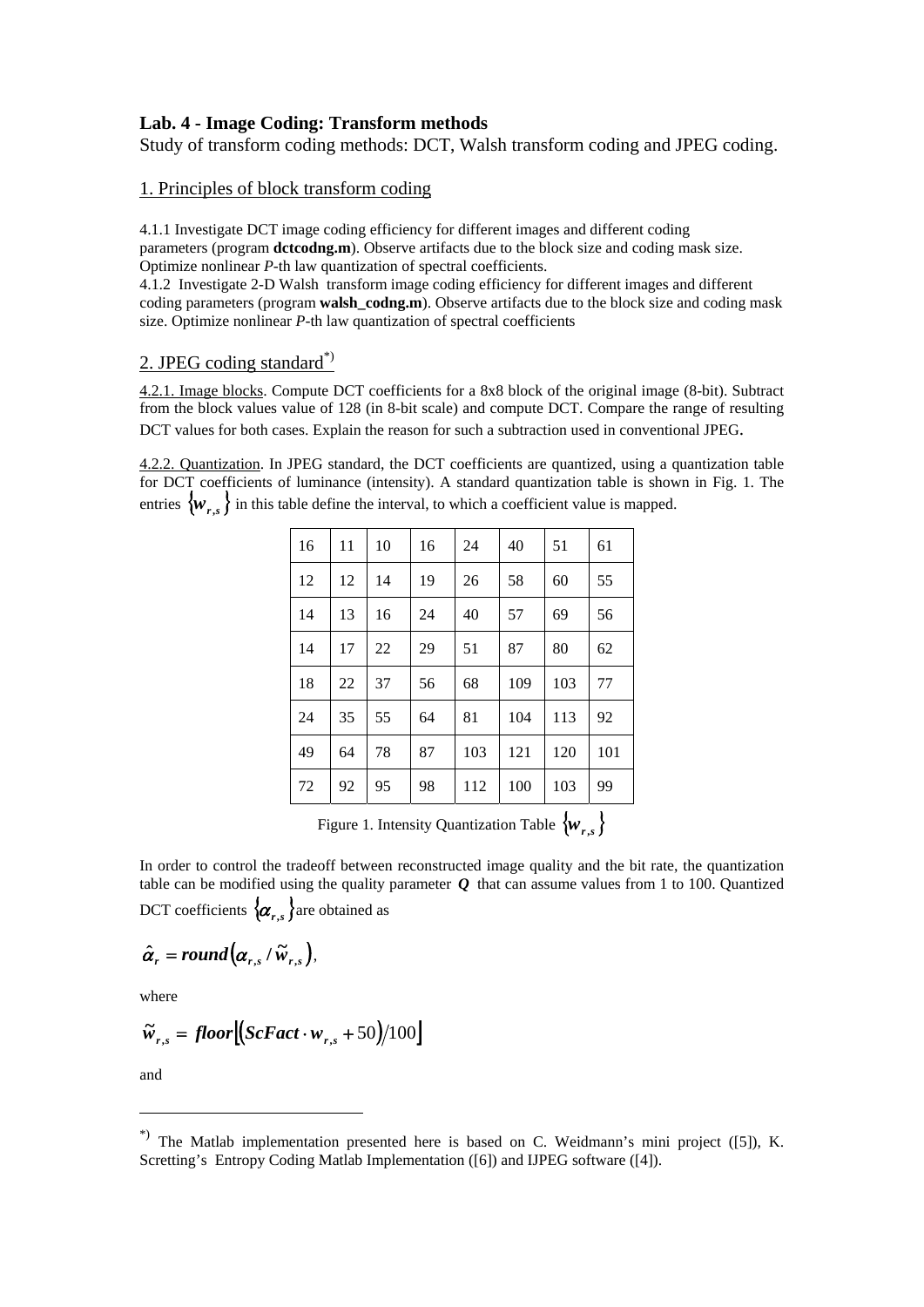$$
ScFact = \begin{cases} 1, & Q = 100 \\ 200 - 2 * Q, & 50 \le Q \le 99 \\ 5000 / Q, & 1 \le Q \le 50 \end{cases}
$$

- 1. Generate different quantization matrices and use matlab program **encode\_jpg\_block.m** to perform quantization of 8x8 blocks of the input image. Calculate bit allocation for each quantized DCT coefficient.
- 2. Design different quantization tables for different Q-quality factors (matlab program **scld\_qnt\_jpg.m** )
- 3. Calculate quantization matrices for  $Q = 1,50,100$ . Find which Q corresponds to conventional JPEG quality (no scaling), to the worst quality, to the to best quality (compression with no losses at all).
- 4. Define the range in which DCT coefficients of 8x8 block of 8-bit image vary and estimate the number of quantization levels for DCT coefficients for different values of the quality factor.

4.2.3 Zigzag rearrangement. JPEG reorders the coefficients in each block by means of zigzag scan, thus converting a 8x8 squared array of quantized DCT coefficients to a 1-D string of 64 elements with the first one representing the DC component and the others representing AC elements.



Figure 2. Zigzag reordering scheme

- 1. Use matlab program **zigzag\_block.m** to rearrange quantized DCT coefficients. Compare streams obtained from adjacent blocks of the same image, not adjacent blocks of the same image and blocks from different images. Write a program for zigzag rearrangement of a table of arbitrary size.
- 2. Compare zigzag ordered streams and those sorted in descending order.
- 3. Calculate the number of trailing zeros in each stream. In standard JPEG, a special symbol End Of Block (EOB) is used to indicate the end of trailing zeros. Thus, for each block one needs at most 6 additional bits (log  $_2$  64) to specify the length of the "nonzero" vector (it might contain zeros, but its last element is nonzero). Concatenate the "stripped" vectors and compute the entropy, then add the overhead information of 6 bits/block.

4.2.4 Entropy coding. In JPEG, a run length/entropy coding is applied to quantized AC coefficients (the sequence of DC coefficients is DPCM coded separately). The baseline implementation of the JPEG standard uses Sannon-Huffman coding.

- 1. Using program **entrpy\_calc.m** calculate the entropy of encoded data at different stages of the coding:
	- a. Entropy of 8x8 block of the original image
	- b. Entropy of the block after substraction of 128.
	- c. Entropy of the quantized DCT block.
	- d. Entropy of Sannon-Huffman encoded string